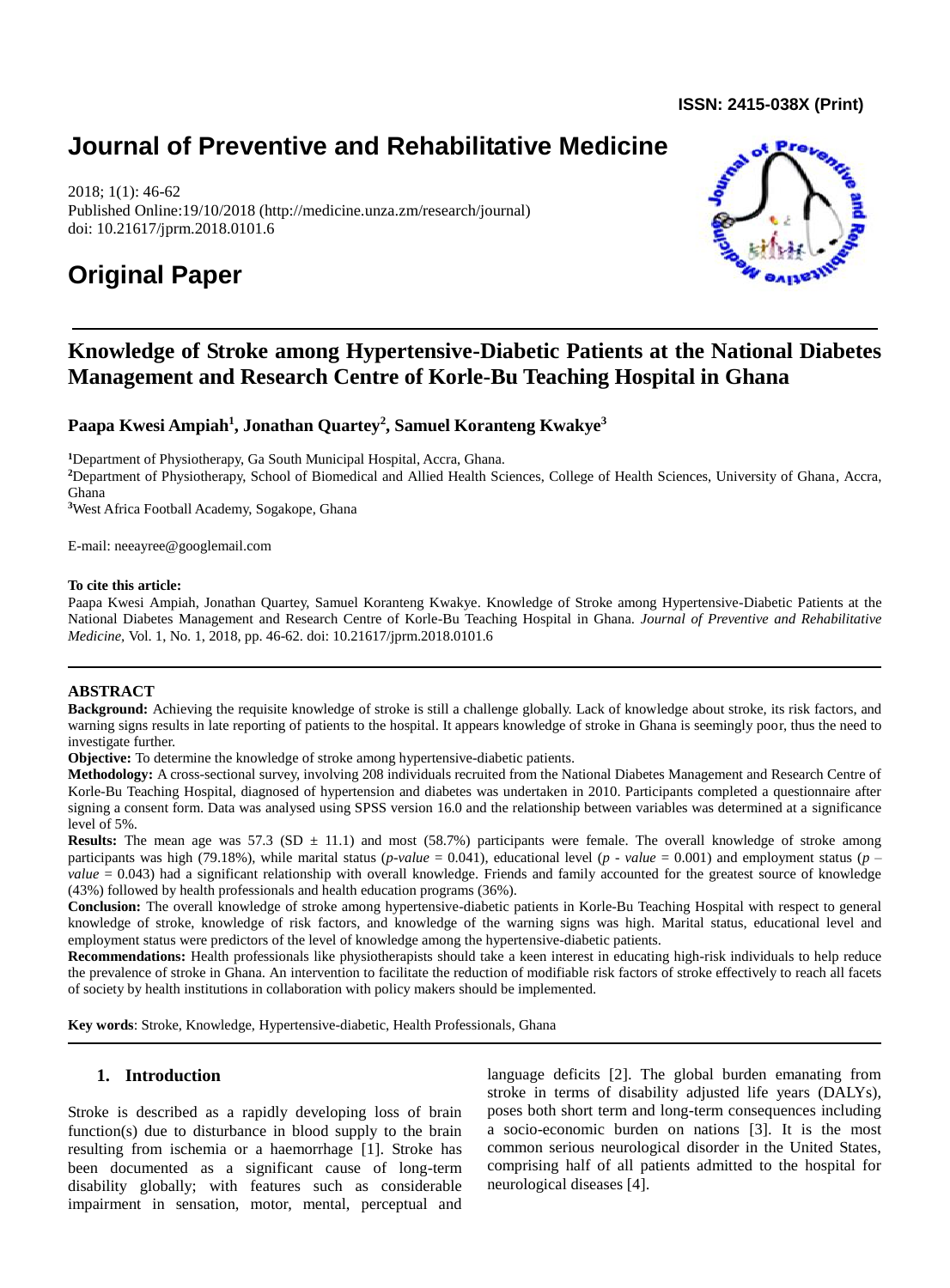Research evidence suggests that cases of fatality in those who develop stroke are more in Sub-Saharan Africa than in developed countries [5,6]; one of the main reasons for the rise in stroke as a cause of death is patients' lack of knowledge of the risk factors involved [2]. Furthermore, factors such as immediate and adequate medical attention, and poor patient participation in the management of stroke have also been well documented [7]. Patients' active participation in stroke management demands motivation, knowledge, and compliance from the patient since it is a complex lifetime regime that needs to be followed [7].

Patients who do not have a general knowledge of stroke especially the factors that puts them at risk of developing a stroke are less likely to engage in stroke prevention practices like controlling their blood pressure and behavioural pattern change including smoking cessation, and following a low-salt diet [8]. In Sub-Saharan African countries, there is seemingly an extensive lack of knowledge pertaining to stroke within the population in general and among the medical staff especially on how to rehabilitate people affected by a stroke [6,9]. Poor knowledge leads to low compliance in making use of prevention programmes, thus patients are less likely to attend stroke management programmes [10]. Studies from United States [11], and Europe [12] suggest that patients baseline knowledge about stroke among the public was poor; furthermore, they found that the less educated and low-income residents were the least knowledgeable about stroke and those at a high risk of getting a stroke. A comparative study conducted in South Africa by Fritz and others [13], among groups of patients with hypertension, diabetes, and stroke revealed that knowledge of stroke risk factors amongst all the groups was inadequate.

It is very important for at-risk patients to know the risk factors of stroke, failure to which they may not engage in prevention practices such as proper adherence to medication regimes, regular medical check-up, and lifestyle changes [14]. Unless patients are made aware of the signs and symptoms of stroke, they may postpone early hospital presentation, which decreases recovery chances; these patients may also not willingly engage in post stroke rehabilitation programs. Reduction in the risk of stroke and increase in the speed of hospital presentation after an onset both depend on the level of knowledge of stroke in the general population [2].

Hypertension is the strongest risk factor compared to other modifiable risk factors especially in middle and late adult life in both males and females while diabetes also poses a high risk of stroke among individuals. Studies show that most patients with diabetes have hypertension in addition to evidence that there is a metabolic link between hypertension and diabetes due to a resistance in the way the body reacts to insulin [15,16]. The major issue with diabetes and hypertension is that both are major risk factors for the development of atherosclerosis, therefore the risk of cardiac arrests and stroke are all heightened compared to having either alone; about 73% of adults with diabetes mellitus have hypertension [17]; in view of renewed concern to educate hypertensive-diabetic patients on stroke, this study was

designed to determine the knowledge of stroke among these patients, at the National Diabetes Management and Research Center (NDMRC), Korle-bu Teaching Hospital (KBTH), Ghana. The aim of the study was to determine the knowledge of stroke among hypertensive-diabetic patients in the NDMRC of KBTH.

### **2. Methodology**

This study was conducted in 2010 at the NDMRC of KBTH, a major referral hospital in Ghana. The study design was a cross-sectional survey with a convenience sampling method being adopted. Both male and female individuals diagnosed of both hypertension and diabetes and voluntarily accepted to participate in the study were utilized. Diabetic patients with induced hypertension such as due to pregnancy and those diagnosed with cognitive impairment were excluded from this study.

structured researcher-administered questionnaire (Appendix I) with closed-ended questions was used for data collection. This questionnaire was structured from questionnaires used by Fritz and others [13], Wellwood, Denis, and Warlow, [18] and Yoon and others [19], which assess knowledge of stroke, planned response on noticing stroke warning signs, sources of knowledge of stroke, as well as knowledge of the risk factors. The percentage score for each section was calculated by adding all the points attained by a patient and dividing by the total points for that section, and then multiplied by 100. The overall scored percentage was calculated by adding the scores in all of the knowledge sections to obtain a grand total. The grand total was then divided by the maximum possible score and multiplied by 100 to obtain percentages. Thereafter, the percentages were categorized into low, moderate and high scores.  $(70 - 100)$  = high;  $50 - 69$  = moderate;  $0 - 49$  = low). Each correct answer attracted one (1) point and a wrong answer attracted zero (0) points.

Prior to the distribution of the questionnaire, the initial draftquestionnaire was sent to physiotherapy educators (including clinicians) of University of Ghana Department of Physiotherapy (School of Biomedical and Allied Health Sciences) to identify any ambiguities. Following the identification of ambiguities by the physiotherapy educators, the reliability of the questionnaire was sought by administering it to ten hypertensive-diabetic patients at the NDMRC twice over a two-week period. The data was then entered in SPSS version 16.0 for which a Cronbach's alpha of 0.76 was obtained signifying that the questionnaire had a good reliability. The validated questionnaire was subsequently administered to each consenting participant who met the inclusion criteria. Ethics approval was sought and obtained from the Ethics and Protocol Review Committee of the School of Biomedical and Allied Health Sciences, University of Ghana*.*

Data was subsequently collected over a two-month period from February to March 2010. All data collected was computed and analysed with the SPSS version 16.0.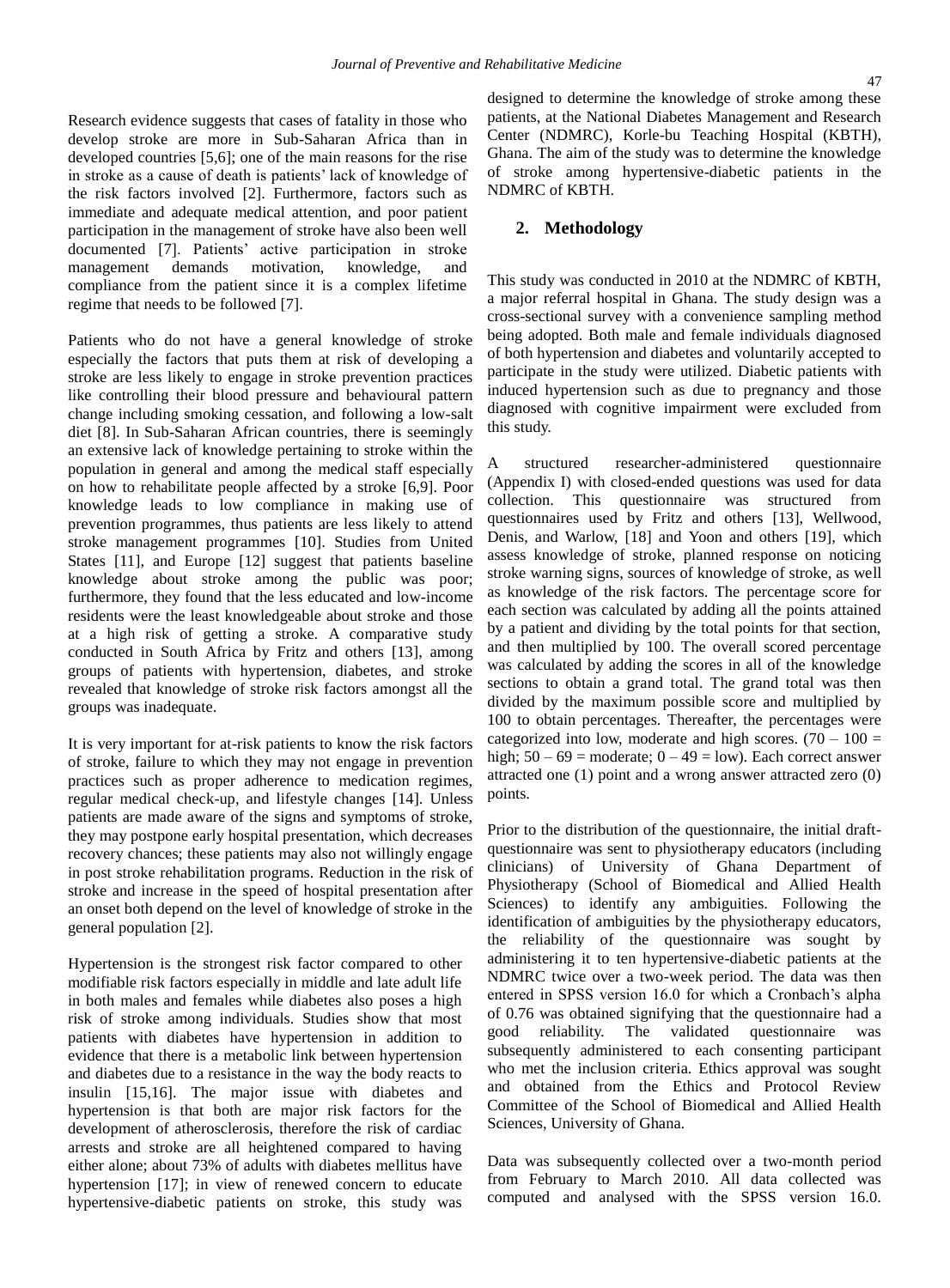Descriptive statistics of means, standard deviations, frequencies, and percentages were used to summarize data obtained. Pearson's product moment correlation coefficient was used to measure the strength of relationship between variables. The level of significance was set at P<0.05.

## **3. Results**

#### *Socio-demographic characteristics of the participants*

Two hundred and eight  $(N = 208)$  participants were recruited for this study. They comprised of 122 (58.7%) females and 86 (41.3%) males (Table 1). The mean age of participants was 57.3 years (SD  $\pm$  11.1), with ages ranging from 25 to 89 years. Approximately 47% of the participants had a secondary school level of education (n= 98; 47%).

#### *Participants' general knowledge of stroke*

The results revealed that 142 (68.3%) of participants knew stroke as a condition that occurs in the brain. One hundred and seven (75.5%) defined stroke as weakness of a part of the body, followed by those who said stroke was due to a spiritual attack (n= 75; 36.1%). More than 88% indicated that stroke is a condition from hypertension (n= 185). Approximately 38% of the participants responded that stroke is the same as heart attack  $(n= 78)$  as illustrated in Table 2.

#### *Participants' knowledge of the risk factors of stroke*

Hypertension was the most recognized risk factor for stroke with 180 (87%) participants identifying it, followed by alcohol (n = 164, 79%), diabetes (n=160; 76.9%), high cholesterol (n= 158; 76%) and stress (n= 158; 76%), inactivity (n= 153; 74%) and diet (n = 148; 71%), (Figure 1). "Yes" responses on the other risks were below 70%. The decoy risk factors, activity ( $n= 16$ ; 7.7%), low blood pressure (n= 115; 55.3%) were included to assess and account for the possibility that participants would answer "yes" to all items.

#### *Participants' knowledge of the warning signs of stroke*

Overall, "yes" responses were above 20% for the warning signs of stroke, except coughing  $(n = 38; 18.7%)$  (Figure 2). Blurred and double vision, loss of vision in one eye, and chest pain were mentioned by patients as other signs of stroke.

#### *Participants' reactions to warning signs of stroke*

More than 60% of the participants indicated they will go to a community health facility on observation of the various stroke symptoms indicated, about 10% will go to a traditional healer, prayer camp or observe symptoms to see if they will subside, as illustrated in Table 3.

#### *Participants' sources of knowledge of stroke*

Slightly less than half of the participants (42%) obtained their knowledge of stroke from friends, while 36% from health professionals and health education programmes. Health professionals comprised physiotherapists, doctors, nurses and other health professionals. Other sources as illustrated in Figure 3 included churches, mosques, herbalists, keep fit programmes and personal experience of affected people.

#### *Participants' overall level of knowledge of stroke*

Table 4 illustrates the participants' scores and percentages on each variable while Figure 4 summarizes the overall knowledge of stroke. The overall average of level of knowledge of stroke showed that out of all the 208 participants, 8.97% scored low, 11.88% scored moderate and 79.18% scored high.

#### *General knowledge of stroke in relation to sociodemographic characteristics*

Majority (75.48%) of the participants had a high score on general knowledge of stroke. There was a significant relationship between general knowledge of stroke and marital status (p-value= 0.018). Employment status also showed a significant relationship with general knowledge of stroke (pvalue= 0.009) (Table 5).

#### *Participants' overall level of knowledge of stroke*

Table 4 illustrates the participants' scores and percentages on each variable while Figure 4 summarizes the overall knowledge of stroke. The overall average of level of knowledge of stroke showed that out of all the 208 participants, 8.97% scored low, 11.88% scored moderate and 79.18% scored high.

#### *General knowledge of stroke in relation to sociodemographic characteristics*

Majority (75.48%) of the participants had a high score on general knowledge of stroke. There was a significant relationship between general knowledge of stroke and marital status (p-value= 0.018). Employment status also showed a significant relationship with general knowledge of stroke (pvalue= 0.009) (Table 5).

#### *Knowledge of risk factors of stroke in relation to sociodemographic characteristics*

Table 6 represents participants' scores for knowledge on risk factors of stroke in relation to socio-demographic characteristics of participants; furthermore, a significant relationship was not established between knowledge of risk factors of stroke and each of the socio-demographic characteristics.

#### *Knowledge of the warning signs of stroke in relation to socio-demographic characteristics*

Table 7 represents the knowledge of the warning signs of stroke in relation with socio-demographic characteristics of participants. There was a significant relationship between knowledge of the warning signs of stroke and participants' employment status (p-value= 0.033) and marital status (pvalue= 0.022).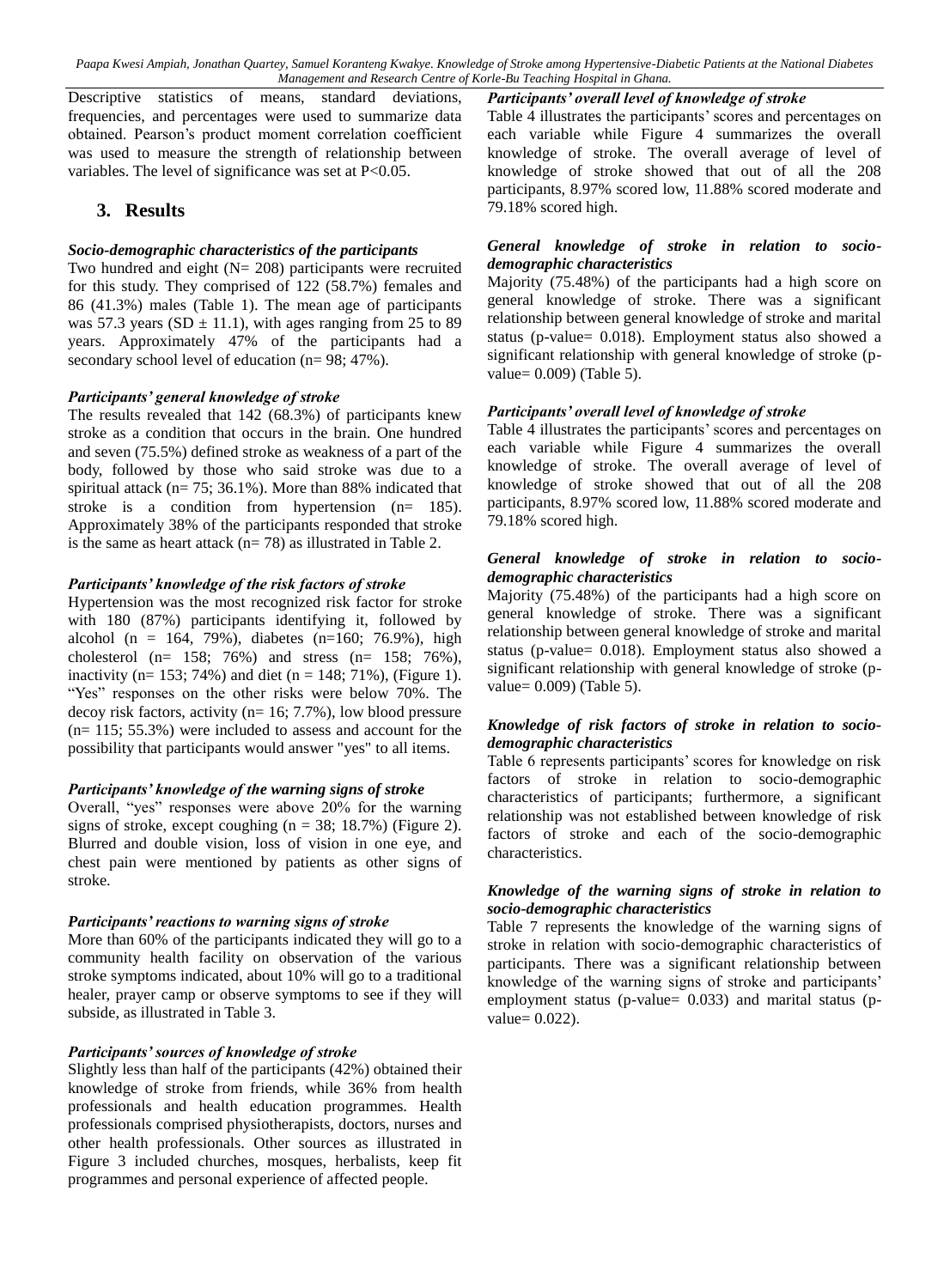# *Table 1: Summary of socio-demographic characteristics of participants*

| <b>VARIABLE</b>                                                                                       | <b>FREQUENCY</b>                                    | <b>PERCENTAGE %</b>                                        |
|-------------------------------------------------------------------------------------------------------|-----------------------------------------------------|------------------------------------------------------------|
| <b>SEX</b><br>female<br>male<br><b>TOTAL</b><br><b>AGE GROUP</b>                                      | 122<br>86<br>208                                    | 58.65<br>41.35<br>100.00                                   |
| 20-29<br>30-39<br>40-49<br>50-59<br>60-69<br>$\geq 70$<br><b>TOTAL</b>                                | $\overline{2}$<br>13<br>31<br>71<br>63<br>28<br>208 | 0.96<br>6.25<br>14.90<br>34.13<br>30.29<br>13.46<br>100.00 |
| <b>MARITAL STATUS</b><br>divorced<br>married<br>single<br>widowed<br><b>TOTAL</b>                     | 29<br>132<br>17<br>30<br>208                        | 13.94<br>63.46<br>8.17<br>14.42<br>100.00                  |
| <b>EDUCATIONAL LEVEL</b><br>never attended school<br>primary<br>secondary<br>tertiary<br><b>TOTAL</b> | 30<br>34<br>98<br>46<br>208                         | 14.42<br>16.35<br>47.12<br>22.12<br>100.00                 |
| <b>EMPLOYMENT STATUS</b><br>employed<br>unemployed<br><b>TOTAL</b>                                    | 94<br>114<br>208                                    | 45.19<br>54.81<br>100.00                                   |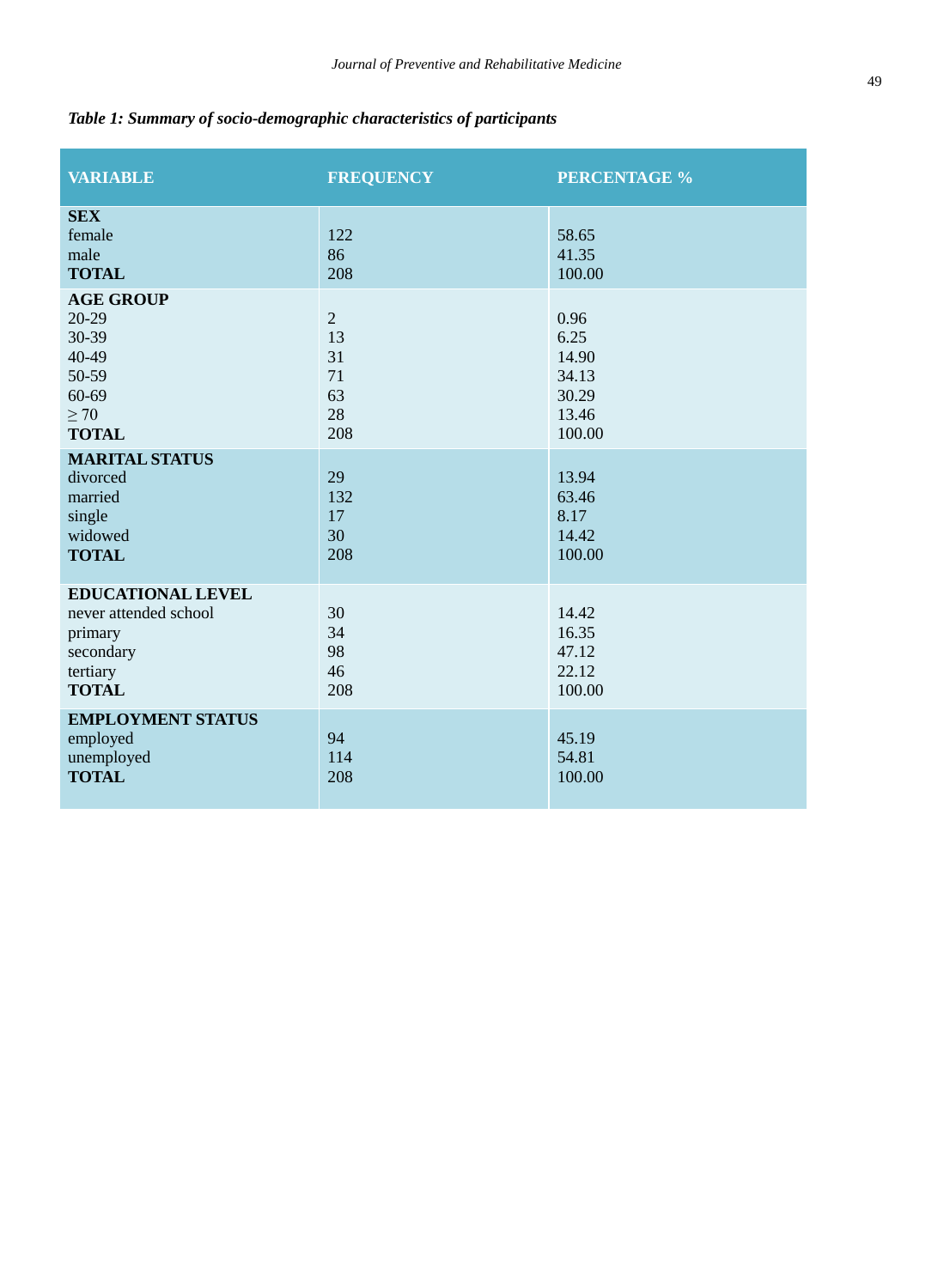# *Table 2: Summary of participants' general knowledge of stroke*

| <b>VARIABLE</b>                                     |            | <b>FREQUENCY PERCENTAGE %</b> |
|-----------------------------------------------------|------------|-------------------------------|
| <b>STROKE IS A:</b>                                 |            |                               |
| <b>DISEASE OF THE BRAIN</b>                         |            |                               |
| don't know                                          | 39         | 18.75                         |
| no                                                  | 27         | 12.98                         |
| yes                                                 | 142        | 68.27                         |
| <b>TOTAL</b>                                        | 208        | 100.00                        |
| DISEASE RESULTING IN WEAKNESS OF A PART OF THE      |            |                               |
| <b>BODY</b>                                         |            |                               |
| don't know                                          | 20         | 9.62                          |
| no                                                  | 31         | 14.90                         |
| yes                                                 | 157<br>208 | 75.48<br>100.00               |
| <b>TOTAL</b><br><b>SPIRITUAL ATTACK</b>             |            |                               |
| don't know                                          | 27         | 12.98                         |
| no                                                  | 106        | 50.96                         |
| yes                                                 | 75         | 36.06                         |
| <b>TOTAL</b>                                        | 208        | 100.00                        |
| DISEASE RESULTING FROM HIGH BLOOD PRESSURE          |            |                               |
| don't know                                          | 13         | 6.25                          |
| no                                                  | 10         | 4.81                          |
| yes                                                 | 185        | 88.94                         |
| <b>TOTAL</b>                                        | 208        | 100.00                        |
| WHICH STRUCTURES DOES STROKE MANIFEST IN?           |            |                               |
| arm and mouth                                       | 16         | 7.69                          |
| arm, leg and mouth                                  | 154        | 74.04                         |
| don't know                                          | 20         | 9.62                          |
| nerves                                              | 18         | 8.65                          |
| <b>TOTAL</b>                                        | 208        | 100.00                        |
| DOES STROKE OOCCUR IN THE HEART?                    |            |                               |
| don't know                                          | 67         | 32.21                         |
| no                                                  | 63         | 30.29                         |
| yes                                                 | 78         | 37.50                         |
| <b>TOTAL</b><br>IS STROKE THE SAME AS HEART ATTACK? | 208        | 100.00                        |
| don't know                                          | 45         | 21.63                         |
| no                                                  | 85         | 40.87                         |
| yes                                                 | 78         | 37.50                         |
| <b>TOTAL</b>                                        | 208        | 100.00                        |
| <b>IS STROKE PREVENTABLE?</b>                       |            |                               |
| don't know                                          | 19         | 9.13                          |
| no                                                  | 18         | 8.65                          |
| yes                                                 | 171        | 82.21                         |
| <b>TOTAL</b>                                        | 208        | 100.00                        |
| <b>IS STROKE TREATABLE?</b>                         |            |                               |
| don't know                                          | 23         | 11.06                         |
| no                                                  | 21         | 10.10                         |
| yes<br><b>TOTAL</b>                                 | 164<br>208 | 78.85<br>100.00               |
|                                                     |            |                               |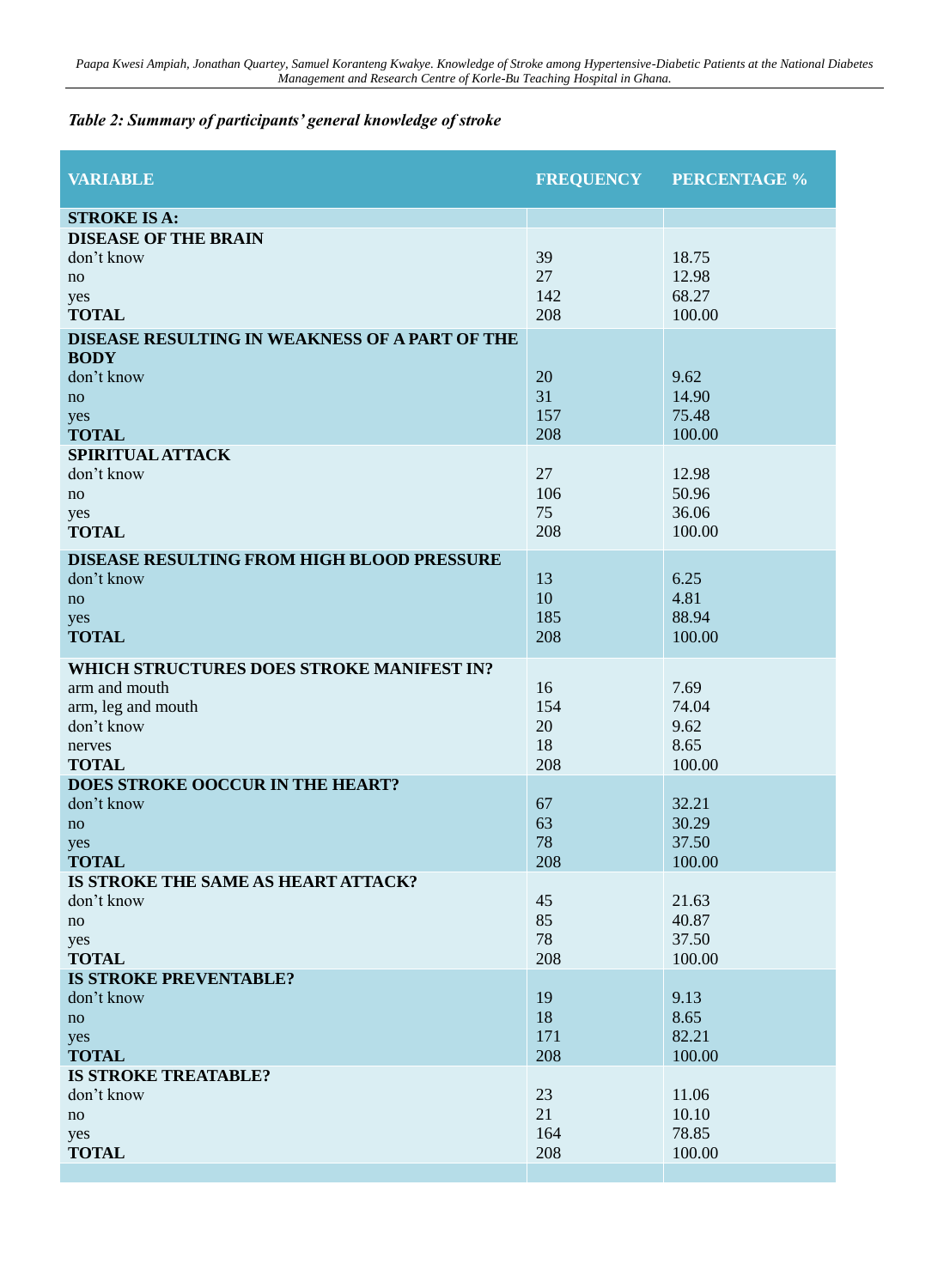

*Figure 1: Participants' knowledge of risk factors of stroke*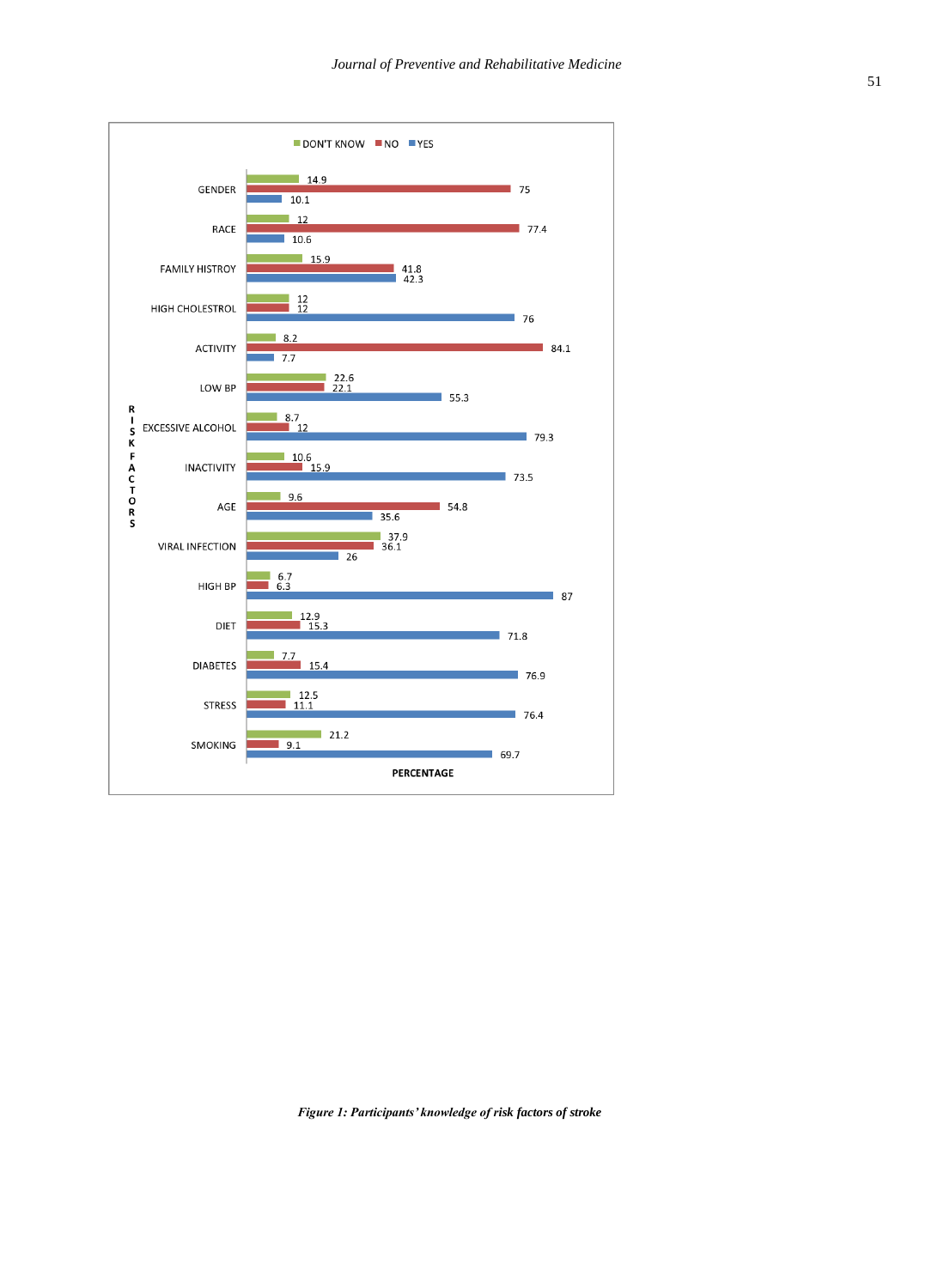

*Figure 2: Participants' knowledge of warning signs of stroke*



*Figure 3: Participants' sources of knowledge of stroke*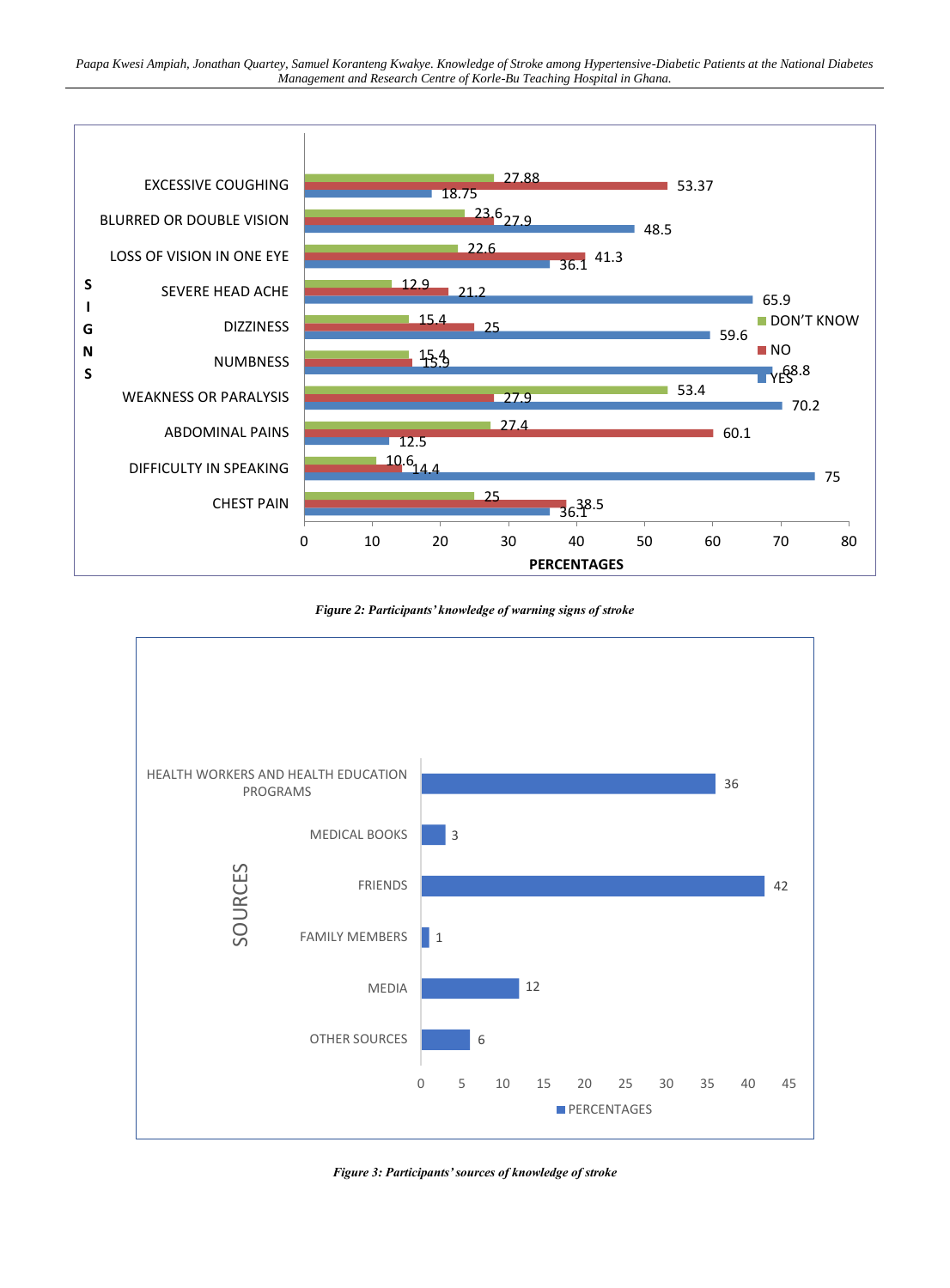|                                                              | <b>Warning Sign</b> |                              |                          |                          |                 |                  |
|--------------------------------------------------------------|---------------------|------------------------------|--------------------------|--------------------------|-----------------|------------------|
|                                                              | Severe<br>Headache  | in<br>Difficulty<br>Speaking | <b>Blurred</b><br>Vision | Weakness or<br>Paralysis | <b>Numbress</b> | <b>Dizziness</b> |
| <b>Reaction</b>                                              |                     |                              |                          |                          |                 |                  |
| Go to the community<br>health facility                       | 62.5                | 75.5                         | 72.6                     | 73.5                     | 74.5            | 65.4             |
| Go to the community<br>pharmacy                              | 27.4                | 12.5                         | 15.4                     | 14.9                     | 18.3            | 17.3             |
| traditional<br>Visit<br>the<br>healer                        | 1.4                 | 2.9                          | 3.4                      | 3.4                      | 1.9             | 0.5              |
| Visit prayer camp, faith<br>healer or pastor                 | $\mathbf{0}$        | 1.0                          | 2.9                      | 0.5                      | 1.0             | 0.5              |
| Wait<br>and<br>observe<br>symptoms to see if they<br>subside | 6.3                 | 5.8                          | 3.8                      | 5.3                      | 2.9             | 14.9             |
| Don't know                                                   | 2.4                 | 2.3                          | 1.9                      | 2.4                      | 1.4             | 1.4              |
| Total %                                                      | 100                 | <b>100</b>                   | 100                      | 100                      | 100             | 100              |





*Figure 4: Participants' overall knowledge of stroke*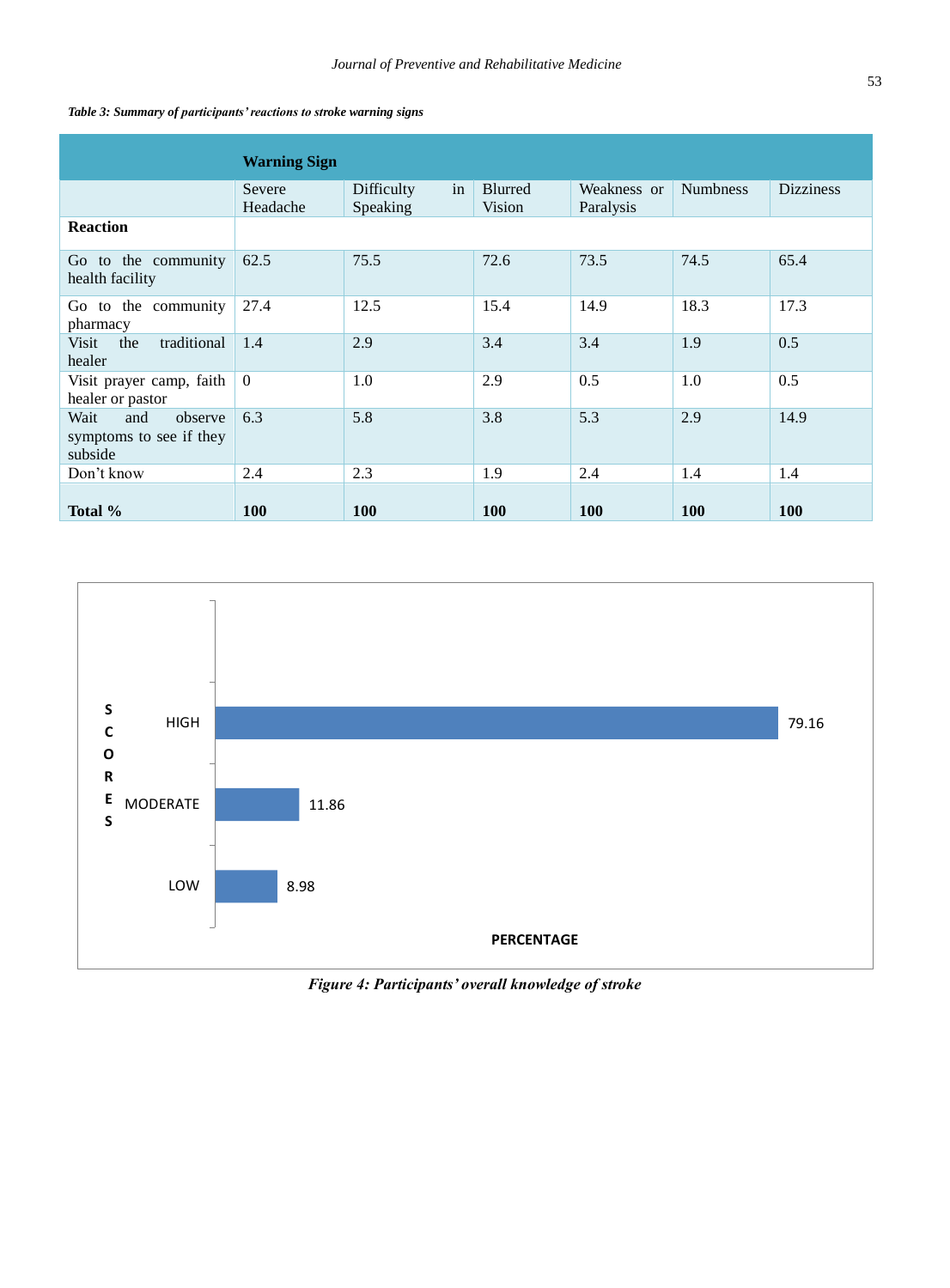*Table 4: Summary of participants' scores on overall knowledge of stroke*

| <b>VARIABLE</b>                   | <b>FREQUENCY</b> | <b>PERCENTAGE %</b> |
|-----------------------------------|------------------|---------------------|
| <b>GENERAL KNOWLEDGE ON</b>       |                  |                     |
| <b>STROKE</b>                     |                  |                     |
| high                              | 157              | 75.48               |
| moderate                          | 31               | 14.90               |
| low                               | 20               | 9.62                |
| <b>TOTAL</b>                      | 208              | 100.00              |
| <b>KNOWLEDGE ON RISK FACTORS</b>  |                  |                     |
| <b>OF STROKE</b>                  |                  |                     |
| high                              | 181              | 87.02               |
| moderate                          | 13               | 6.25                |
| low                               | 14               | 6.73                |
| <b>TOTAL</b>                      | 208              | 100.00              |
| <b>KNOWLEDGE OF WARNING SIGNS</b> |                  |                     |
| <b>OF STROKE</b>                  |                  |                     |
| high                              | 156              | 75.00               |
| moderate                          | 30               | 14.42               |
| low                               | 22               | 10.58               |
| <b>TOTAL</b>                      | 208              | 100.00              |

*Table 5: Summary of general knowledge of stroke in relation to socio-demographic characteristics*

| <b>SOCIO-DEMOGRAPHIC</b><br><b>CHARACTERISTICS</b>                                                    |                                                            | <b>SCORES</b>                                         |                                                   |                                                                 | <b>P-VALUE</b> |
|-------------------------------------------------------------------------------------------------------|------------------------------------------------------------|-------------------------------------------------------|---------------------------------------------------|-----------------------------------------------------------------|----------------|
|                                                                                                       | <b>HIGH</b>                                                | <b>MODERATE</b>                                       | LOW                                               | <b>TOTAL</b>                                                    |                |
| <b>AGE GROUP</b><br>$25 - 50$<br>51-75<br>$>75$<br><b>TOTAL</b>                                       | 34(70.8)<br>116(75.8)<br>7(100.0)<br>157(75.5)             | 6(12.5)<br>25(16.3)<br>0(0.0)<br>31(14.9)             | 8(16.7)<br>12(7.8)<br>0(0.0)<br>20(9.6)           | 48(100.0)<br>153(100.0)<br>7(100.0)<br>208(100.0)               | 0.215          |
| <b>SEX</b><br>female<br>male<br><b>TOTAL</b>                                                          | 90(73.8)<br>67(77.9)<br>157(75.5)                          | 18(14.8)<br>13(15.1)<br>31(14.9)                      | 14(11.5)<br>6(7.0)<br>20(9.6)                     | 122(100.0)<br>86(100.0)<br>208(100.0)                           | 0.554          |
| <b>MARITAL STATUS</b><br>divorced<br>married<br>single<br>widowed<br><b>TOTAL</b>                     | 19(65.5)<br>108(81.8)<br>12(70.6)<br>18(60.0)<br>157(75.5) | 8(27.6)<br>14(10.6)<br>4(23.5)<br>5(16.7)<br>31(14.9) | 2(6.9)<br>10(7.6)<br>1(5.9)<br>7(23.3)<br>20(9.6) | 29(100.0)<br>132(100.0)<br>17(100.0)<br>30(100.0)<br>208(100.0) | $0.018*$       |
| <b>EDUCATIONAL LEVEL</b><br>never attended school<br>primary<br>secondary<br>tertiary<br><b>TOTAL</b> | 20(66.7)<br>24(70.6)<br>76(77.6)<br>37(80.4)<br>157(75.5)  | 5(16.7)<br>5(14.7)<br>15(15.3)<br>6(13.0)<br>31(14.9) | 5(16.7)<br>5(14.7)<br>7(7.1)<br>3(6.5)<br>20(9.6) | 30(100.0)<br>34(100.0)<br>98(100.0)<br>46(100.0)<br>208(100.0)  | 0.629          |
| <b>EMPLOYMENT STATUS</b><br>employed<br>unemployed<br><b>TOTAL</b>                                    | 80(85.1)<br>77(67.5)<br>157(75.5)                          | 7(7.4)<br>24(21.1)<br>31(14.9)                        | 7(7.4)<br>13(11.4)<br>20(9.6)                     | 94(100.0)<br>114(100.0)<br>208(100.0)                           | $0.009*$       |

**\*Significant at 5%**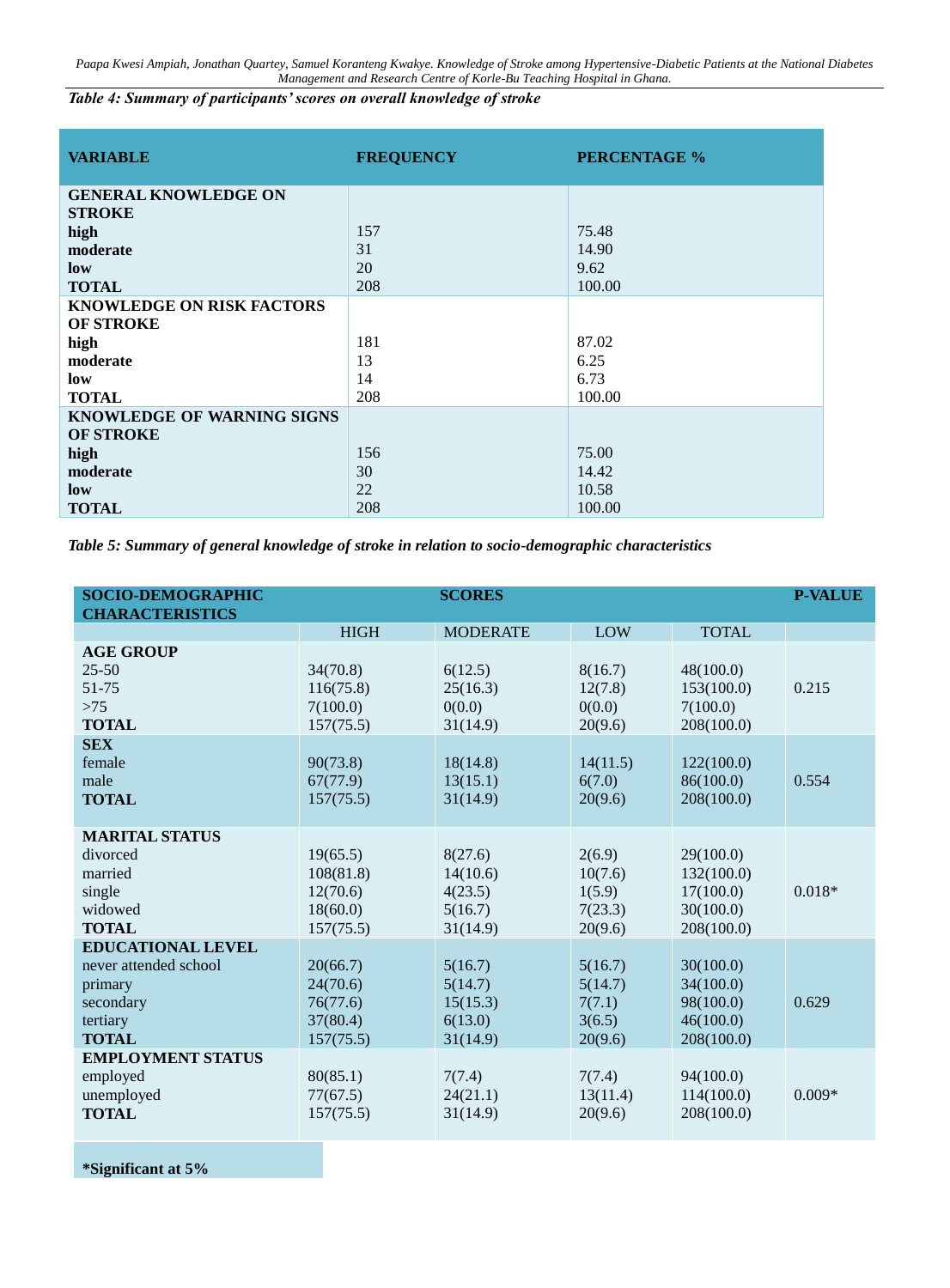**Table 6: Summary of knowledge of risk factors of stroke in relation to socio-demographic characteristics**

| SOCIO-DEMOGRAPHIC                |             | <b>SCORES</b>   |            |              | <b>P-VALUE</b> |
|----------------------------------|-------------|-----------------|------------|--------------|----------------|
| <b>CHARACTERISTICS</b>           |             |                 |            |              |                |
|                                  |             |                 |            |              |                |
|                                  | <b>HIGH</b> | <b>MODERATE</b> | <b>LOW</b> | <b>TOTAL</b> |                |
| <b>AGE GROUP</b>                 |             |                 |            |              |                |
|                                  |             |                 |            |              |                |
| $25 - 50$                        | 41(85.4)    | 5(10.4)         | 2(4.2)     | 48(100.0)    |                |
| 51-75                            | 133(86.9)   | 8(5.2)          | 12(7.8)    | 153(100.0)   | 0.494          |
| >75                              | 7(100.0)    | 0(0.0)          | 0(0.0)     | 7(100.0)     |                |
| <b>TOTAL</b>                     | 181(87.0)   | 13(6.2)         | 14(6.7)    | 208(100.0)   |                |
| <b>SEX</b>                       |             |                 |            |              |                |
|                                  |             |                 |            |              |                |
| female                           | 105(86.1)   | 7(5.7)          | 10(8.2)    | 122(100.0)   |                |
| male                             | 76(88.4)    | 6(7.0)          | 4(4.7)     | 86(100.0)    | 0.578          |
| <b>TOTAL</b>                     | 181(87.0)   | 13(6.2)         | 14(6.7)    | 208(100.0)   |                |
|                                  |             |                 |            |              |                |
| <b>MARITAL STATUS</b>            |             |                 |            |              |                |
|                                  |             |                 |            |              |                |
| divorced                         | 26(89.7)    | 2(6.9)          | 1(3.4)     | 29(100.0)    |                |
| married                          | 115(87.1)   | 9(6.8)          | 8(6.1)     | 132(100.0)   |                |
| single                           | 13(76.5)    | 2(11.8)         | 2(11.8)    | 17(100.0)    | 0.682          |
| widowed                          | 27(90.0)    | 0(0.0)          | 3(10.0)    | 30(100.0)    |                |
| <b>TOTAL</b>                     | 181(87.0)   | 13(6.2)         | 14(6.7)    | 208(100.0)   |                |
|                                  |             |                 |            |              |                |
| <b>EDUCATIONAL LEVEL</b>         |             |                 |            |              |                |
|                                  | 27(90.0)    | 1(3.3)          | 2(6.7)     | 30(100.0)    |                |
| never attended school<br>primary | 31(91.2)    | 2(5.9)          | 1(2.9)     | 34(100.0)    |                |
| secondary                        | 82(83.7)    | 8(8.2)          | 8(8.2)     | 98(100.0)    | 0.865          |
| tertiary                         | 41(89.1)    | 2(4.3)          | 3(6.5)     | 46(100.0)    |                |
| <b>TOTAL</b>                     | 181(87.0)   | 13(6.2)         | 14(6.7)    | 208(100.0)   |                |
|                                  |             |                 |            |              |                |
| <b>EMPLOYMENT STATUS</b>         |             |                 |            |              |                |
|                                  |             |                 |            |              |                |
| employed                         | 86(91.5)    | 2(2.1)          | 6(6.4)     | 94(100.0)    |                |
| unemployed                       | 95(83.3)    | 11(9.6)         | 8(7.0)     | 114(100.0)   | 0.079          |
| <b>TOTAL</b>                     | 181(87.0)   | 13(6.2)         | 14(6.7)    | 208(100.0)   |                |
|                                  |             |                 |            |              |                |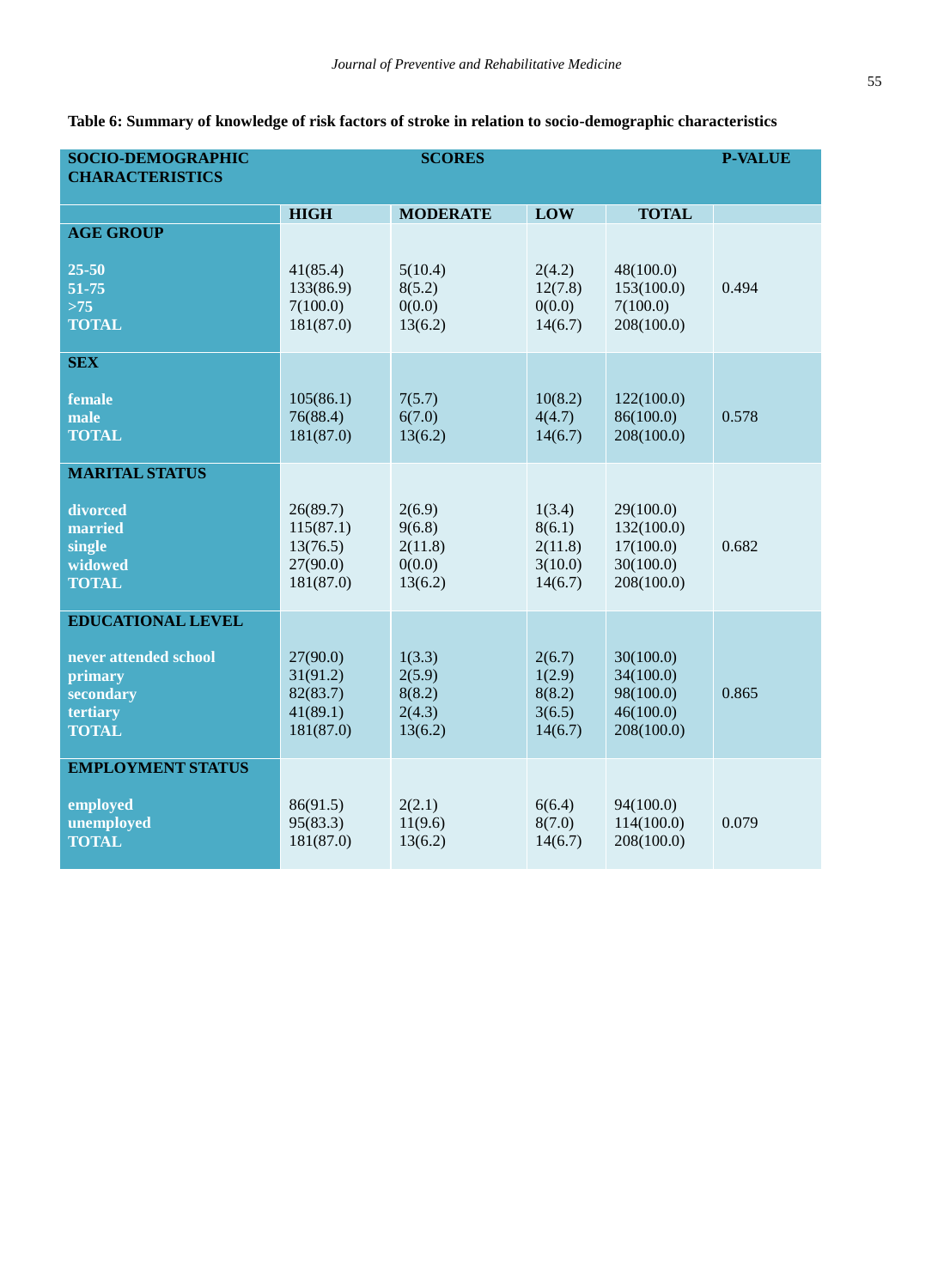| <b>SOCIO-DEMOGRAPHIC</b><br><b>CHARACTERISTICS</b>                                                    |                                                            | <b>SCORES</b>                                        |                                                     |                                                                 | <b>P-VALUE</b> |
|-------------------------------------------------------------------------------------------------------|------------------------------------------------------------|------------------------------------------------------|-----------------------------------------------------|-----------------------------------------------------------------|----------------|
|                                                                                                       | <b>HIGH</b>                                                | <b>MODERATE</b>                                      | <b>LOW</b>                                          | <b>TOTAL</b>                                                    |                |
| <b>AGE GROUP</b><br>$25 - 50$<br>51-75<br>>75<br><b>TOTAL</b>                                         | 30(62.5)<br>121(79.1)<br>5(71.4)<br>156(75.0)              | 8(16.7)<br>20(13.1)<br>2(28.6)<br>30(14.4)           | 10(20.8)<br>12(7.8)<br>0(0.0)<br>22(10.6)           | 48(100.0)<br>153(100.0)<br>7(100.0)<br>208(100.0)               | 0.054          |
| <b>SEX</b><br>female<br>male<br><b>TOTAL</b>                                                          | 85(69.7)<br>71(82.6)<br>156(75.0)                          | 20(16.4)<br>10(11.6)<br>30(14.4)                     | 12(7.8)<br>0(0.0)<br>22(10.6)                       | 122(100.0)<br>86(100.0)<br>208(100.0)                           | 0.080          |
| <b>MARITAL STATUS</b><br>divorced<br>married<br>single<br>widowed<br><b>TOTAL</b>                     | 21(72.4)<br>105(79.5)<br>10(58.8)<br>22(73.3)<br>156(75.0) | 8(27.6)<br>1(9.8)<br>5(29.4)<br>3(12.0)<br>30(14.4)  | 0(0.0)<br>14(0.6)<br>2(11.8)<br>5(16.7)<br>22(10.6) | 29(100.0)<br>132(100.0)<br>17(100.0)<br>30(100.0)<br>208(100.0) | $0.022*$       |
| <b>EDUCATIONAL LEVEL</b><br>never attended school<br>primary<br>secondary<br>tertiary<br><b>TOTAL</b> | 24(80.0)<br>26(76.5)<br>68(69.4)<br>38(82.6)<br>156(75.0)  | 2(6.7)<br>4(11.8)<br>18(18.4)<br>6(13.0)<br>30(14.4) | 4(13.3)<br>4(11.8)<br>12(12.2)<br>2(4.3)<br>22(0.6) | 30(100.0)<br>34(100.0)<br>98(100.0)<br>46(100.0)<br>208(100.0)  | 0.467          |
| <b>EMPLOYMENT STATUS</b><br>employed<br>unemployed<br><b>TOTAL</b>                                    | 78(83.0)<br>78(68.4)<br>156(75.0)                          | 11(11.7)<br>19(16.7)<br>30(4.4)                      | 5(5.3)<br>17(14.9)<br>22(10.6)                      | 94(100.0)<br>114(100.0)<br>208(100.0)                           | $0.033*$       |

# **Table 7: Summary of knowledge of the warning signs of stroke in relation to socio-demographic characteristics**

**\*Significant at 5%**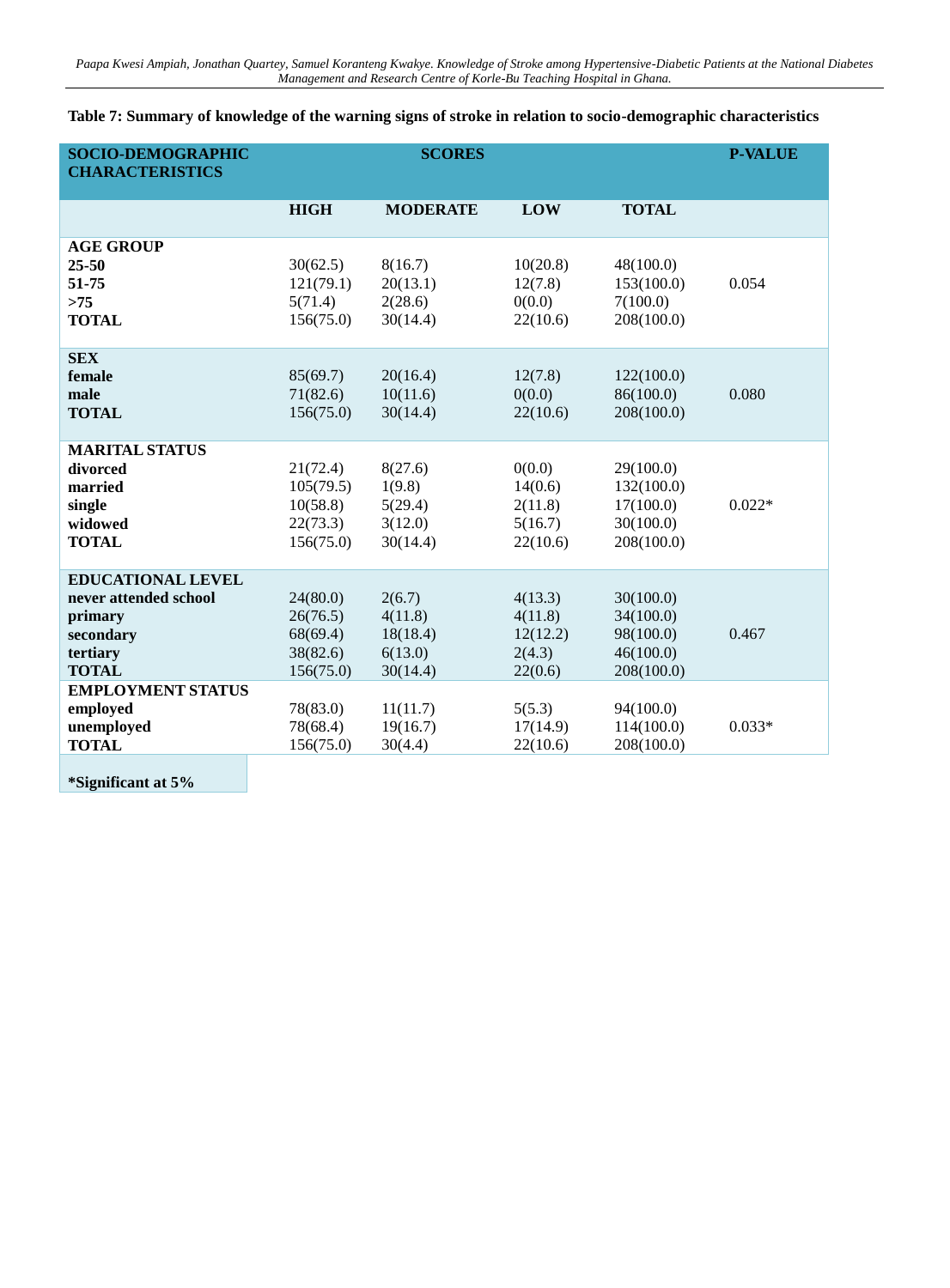| <b>SOCIO-DEMOGRAPHIC</b><br><b>CHARACTERISTICS</b> |             | <b>SCORES</b>   |          |              | <b>P-VALUE</b> |
|----------------------------------------------------|-------------|-----------------|----------|--------------|----------------|
|                                                    | <b>HIGH</b> | <b>MODERATE</b> | LOW      | <b>TOTAL</b> |                |
| <b>AGE GROUP</b>                                   |             |                 |          |              |                |
| $25 - 50$                                          | 35(72.9)    | 6(12.5)         | 7(14.6)  | 48(100.0)    |                |
| 51-75                                              | 120(78.4)   | 14(9.2)         | 19(12.4) | 153(100.0)   | 0.074          |
| $>75$                                              | 4(57.1)     | 3(42.9)         | 0(0.0)   | 7(100.0)     |                |
| <b>TOTAL</b>                                       | 159(76.4)   | 23(11.1)        | 26(12.5) | 208(100.0)   |                |
| <b>SEX</b>                                         |             |                 |          |              |                |
| female                                             | 88(72.1)    | 15(12.3)        | 19(15.6) | 122(100.0)   |                |
| male                                               | 71(82.6)    | 8(9.3)          | 7(8.1)   | 86(100.0)    | 0.187          |
| <b>TOTAL</b>                                       | 159(76.4)   | 23(11.1)        | 26(12.5) | 208(100.0)   |                |
| <b>MARITAL STATUS</b>                              |             |                 |          |              |                |
| divorced                                           | 21(72.4)    | 5(17.2)         | 3(10.3)  | 29(100.0)    |                |
| married                                            | 109(82.6)   | 10(7.6)         | 13(9.8)  | 132(100.0)   |                |
| single                                             | 10(58.8)    | 4(23.5)         | 3(17.6)  | 17(100.0)    | $0.041*$       |
| widowed                                            | 19(63.3)    | 4(13.3)         | 7(23.3)  | 30(100.0)    |                |
| <b>TOTAL</b>                                       | 159(76.4)   | 23(11.1)        | 26(12.5) | 208(100.0)   |                |
| <b>EDUCATIONAL LEVEL</b>                           |             |                 |          |              |                |
| never attended school                              | 20(66.7)    | 7(23.3)         | 3(10.0)  | 30(100.0)    |                |
| primary                                            | 26(76.5)    | 4(11.8)         | 4(11.8)  | 34(100.0)    |                |
| secondary                                          | 69(70.4)    | 12(12.2)        | 17(17.3) | 98(100.0)    | $0.001*$       |
| tertiary                                           | 44(95.7)    | 0(0.0)          | 2(4.3)   | 46(100.0)    |                |
| <b>TOTAL</b>                                       | 159(76.4)   | 23(11.1)        | 26(12.5) | 208(100.0)   |                |
| <b>EMPLOYMENT STATUS</b>                           |             |                 |          |              |                |
| employed                                           | 79(84.0)    | 6(6.4)          | 9(9.6)   | 94(100.0)    |                |
| unemployed                                         | 80(70.2)    | 17(14.9)        | 17(14.9) | 114(100.0)   | $0.043*$       |
| <b>TOTAL</b>                                       | 159(76.4)   | 23(11.1)        | 26(12.5) | 208(100.0)   |                |

**Table 8: Summary of overall knowledge of stroke in relation to socio-demographic characteristics**

**\*Significant at 5%**

## **4. Discussion**

#### *Socio-demographic characteristics of the participants*

The study showed that there were more females than males conforming to previous studies by Harwell and collegues [20], Travis and others [21], and Zheng and collegues [22]. However, it differs from other hospital-based studies by Pandian and others [23]. The prevailing lifestyles of the females in the geographical area of this study could have accounted for the higher prevalence of hypertension and diabetes amongst the participants; most females are generally seen to be inactive where duties they mostly perform are household chores. The counter observation where prevalence among the male participants is lower than females could be attributed to the fact that in Ghana males are the breadwinners and so they engage in a lot of exercise as they go about working to earn for their families' upkeep.

Findings from the study are consistent with a study by Pandian and others [23], in India, a developing country where the age of most participants was less than 70 years; the study also revealed that age was a strong predictor of stroke. Majority of the patients had attained secondary school education, with a lower percentage attaining tertiary education and primary education. This is in conformity to the findings of similar studies in other geographical areas such as India [23], Australia [24] and United States of America [25]. The high level of education reported by patients in the study can be attributed to the fact that KBTH is one of the major teaching hospitals and a major referral point in Ghana; furthermore, it could be attributed to the fact that patients visiting KBTH are at a high socio-economic status thus can afford the expenses.

#### *Participants' general knowledge of stroke*

Although 68.27% of the participants indicated that stroke occurs in the brain, 37.50% responded that stroke is the same as heart attack. A study by Yoon and others [24], about the knowledge and perception about stroke among an Australian urban population. The study revealed participants' difficulty in differentiating between stroke and heart attack, as they perceived both conditions to be same.

There was no significant relationship between the levels of education of the participants and their general knowledge of stroke. A hospital-based study in India [23], found contrary results where patients' level of education was a predictor of general knowledge of stroke. Furthermore, employment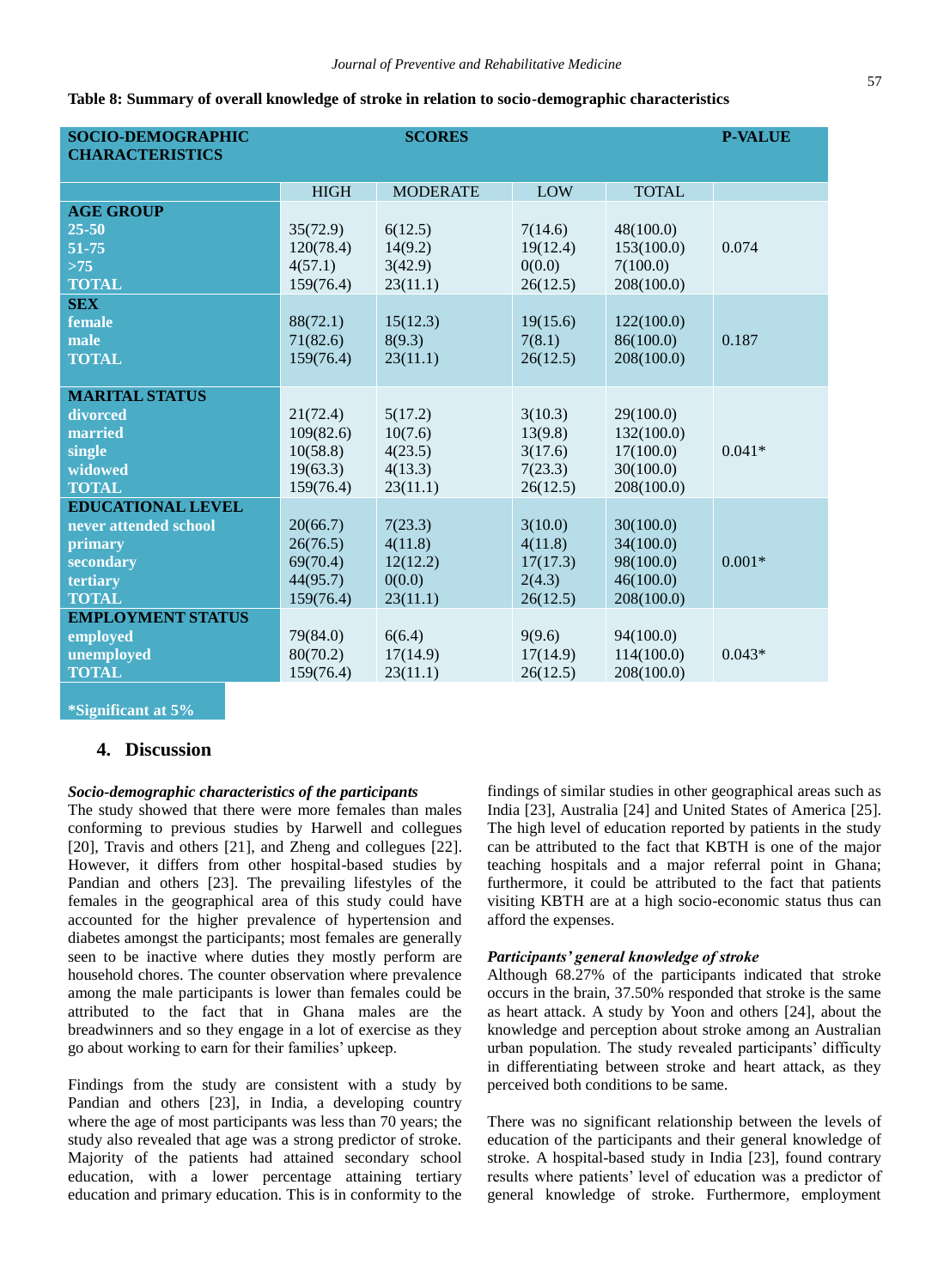*Overall knowledge of stroke*

status was significantly associated with general knowledge. This finding corroborates a study by Ramírez-Moreno and colleagues [26]. There was a significant relationship between general knowledge of stroke and marital status, however, findings by Ehidiamen and others [27] revealed contrary evidence. The findings from this study is suggestive of the fact that educational level, marital status, and employment status are associated with persons who are generally enlightened and have positive health seeking behaviours.

#### *Knowledge of the risk factors of stroke*

Most of the patients recognized hypertension and diabetes as risk factors of stroke. Similar findings were reported in studies by Kothari and others [28], on public perception of stroke warning signs, and knowledge of potential risk factors and Walker and others [10], on knowledge of stroke. However, similar studies by Dokova and others [29] and Harwell and collegues [20], produced contrary results; these studies revealed that hypertension was identified as a risk factor by less than 50% of the participants. Hypertension and diabetes were identified as risk factors for stroke in this study by the majority of the patients probably because a larger percentage of stroke cases in KBTH are due to hypertension and diabetes.

There was no significant relationship between age and knowledge of risk factors of stroke (p-value=0.494). This is contrary to findings in a study by Harwell and others [20] where a significant relationship was established. The study also showed that there was no significant relationship between level of education and knowledge on risk factors of stroke (p-value= 0.865). This could have occurred due to the patient's high sensitivity to the fact that they fall within the at-risk group, thus their educational status didn't affect their knowledge.

#### *Knowledge of warning signs of stroke*

About 63.9% and 51.5% did not know that loss of vision in one eye and blurred or double vision respectively were warning signs of stroke. This is in contrast with a population based study in Australia [24], where blurred, double vision, and loss of vision in one eye were identified by respondents as the most common warning signs of stroke. Furthermore, findings reported in other hospital-based studies by Nighoghossian and others [30] and Pandian and others [23]; suggested that knowledge of warning signs of stroke was low among individuals.

There was no significant relationship between educational level and knowledge of the warning signs of stroke; however, there was a significant relationship between employment status and knowledge of the warning signs of stroke. This suggests that employment status was a predictor for participants' knowledge of the warning signs of stroke. Furthermore, there was a significant relationship between marital status and knowledge of the warning signs of stroke. This could probably be due to the fact that most of the married participants were in a high age range (50-70) which has been established as a high predictor of knowledge from this study.

The findings in the study show that most participants scored high in the overall level of knowledge of stroke. This was represented in a high level of knowledge about stroke warning signs, risk factors, and general knowledge of stroke. There was a significant relationship between the participants' socio-demographic characteristics (educational level, marital status and employment status) and their overall knowledge of stroke. The study revealed the overall knowledge of stroke among the males was higher than the females even though there were more females than males in the study; this could probably be due to the fact that the male participants were more cautious of their health than the female participants. These findings are contrary to a review of fifteen studies of which knowledge of stroke was low, with older people showing lower levels of knowledge compared with the younger ones [31].

#### *Participants' reactions to stroke warning signs*

Majority of the participants said their immediate response to the various stroke symptoms is to visit the community health facility. This suggests that their health seeking behaviour is seemingly high, which might have a positive effect on their health status. Furthermore, the setting for this study is a health seeking facility, thus it suffices to say that they are health conscious regardless of the condition. This study corroborates findings by Yoon and others [24], that although levels of knowledge were not generally high, their immediate reaction will be to visit a health facility.

### *Sources of knowledge of stroke*

Most of the participants in the research reported friends as their primary source of knowledge of stroke followed by healthcare workers and health education programs. Healthcare workers involved in this study were mainly doctors, nurses, and physiotherapists. The findings which suggest that participants obtained more knowledge about stroke from friends should be a source of worry for health professionals. This is primarily because the participants of this study indicated that they visited a health facility and therefore gaining knowledge from the health facility would have been expected. Contrary to these finding Saengsuwan and others [32] reported that their participants' primary source of knowledge was healthcare providers. The present study therefore suggests that health professionals may need to increase their education campaign for their clients and the general public to ensure that the requisite information reaches them.

#### **Conclusion**

The findings of this study indicate that the overall knowledge of stroke among the hypertensive-diabetic patients who participated in the study was high. The participants had high scores relating to general knowledge of stroke, knowledge of risk factors and knowledge of warning signs of stroke. However, their friends formed their highest source of knowledge for stroke. Marital status, educational level, and employment status were predictors of the level of knowledge among the hypertensive-diabetic patients.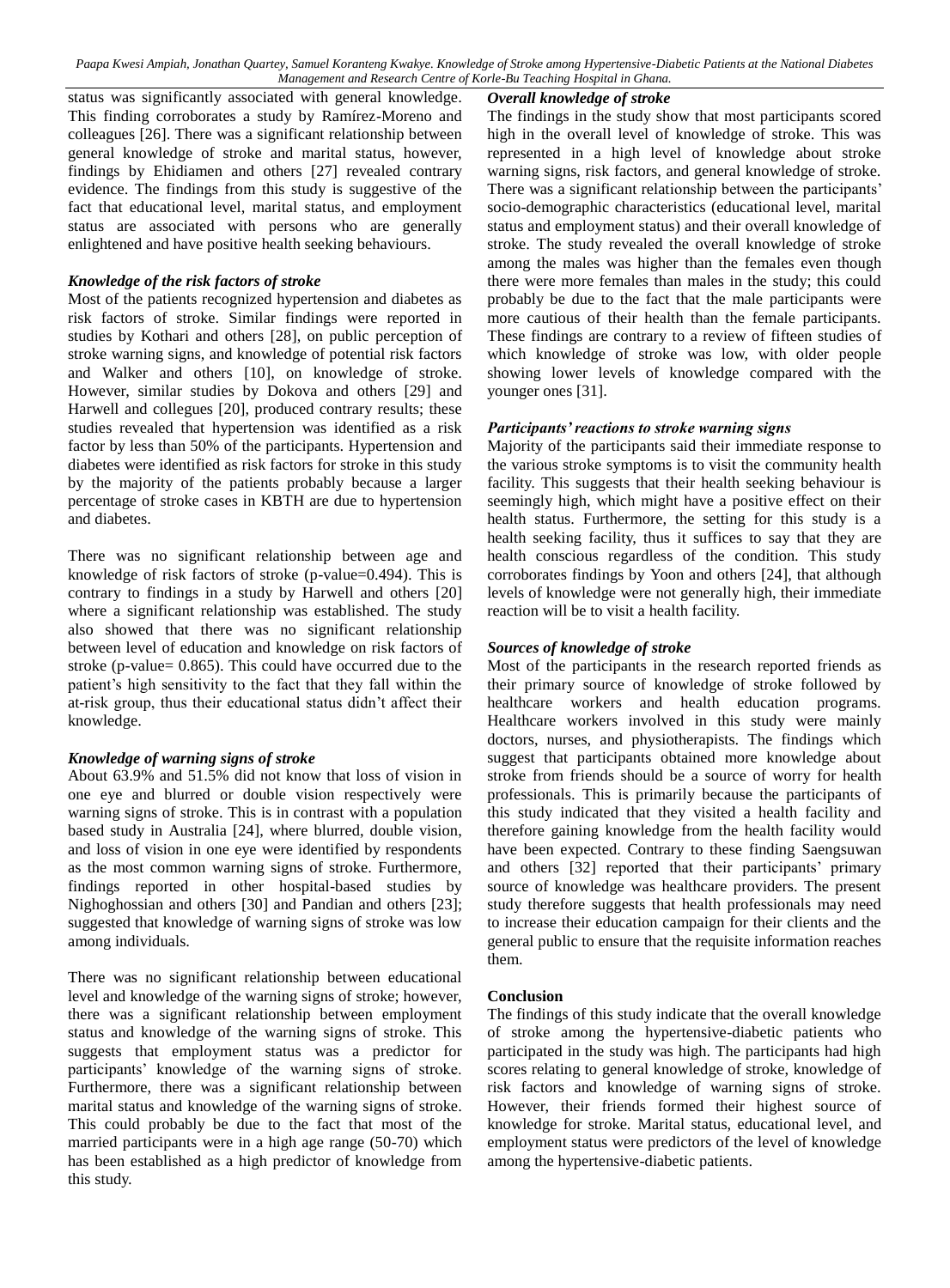#### **Acknowledgement**

Special thanks go to the head, team and participants at the NDMRC, KBTH for their support. Also, thank you to the supervisory and advisory team for their guidance throughout the research process.

#### **Disclosures**

Funding Source: None

Conflict of interest: There is no conflict of interest to declare

#### **Author contributions**

PA and JQ contributed to the study design, collected and analysed the data. SK sourced and reviewed relevant literature. PA, JQ, and SK wrote and also reviewed the manuscript for important intellectual content. PA, JQ, and SK revised the final draft version and approved the final version of the manuscript for submission.

#### **References**

- 1. Sims NR, Muyderman H. Mitochondria, oxidative metabolism and cell death in stroke. Stroke. 2009;16:234–8.
- 2. Saengsuwan J, Suangpho P, Tiamkao S. Knowledge of Stroke Risk Factors and Warning Signs in Patients with Recurrent Stroke or Recurrent Transient Ischaemic Attack in Thailand. Neurol Res Int. 2017;2017:1–8.
- 3. Feigin VL, Roth GA, Naghavi M, Parmar P, Krishnamurthi R, Chugh S, et al. Global burden of stroke and risk factors in 188 countries , during 1990 – 2013 : a systematic analysis for the Global Burden of Disease Study 2013. Lancet Neurol [Internet]. 2016;15(9):913–24. Available from: http://dx.doi.org/10.1016/S1474-4422(16)30073-4
- 4. Mackay J, Mensah GA. The atlas of heart disease and stroke. Geneva; 2004.
- 5. Adeloye D. An Estimate of the Incidence and Prevalence of Stroke in Africa : A Systematic Review and Meta-Analysis. PLoS One. 2014;9(6):e100724.
- 6. Kelly PJ, Walker RW, Rolfe M, George MO, James OFW. Mortality and recovery after stroke in the Gambia. Am Hear Assoc. 2003;34:1604–9.
- 7. Steffen-Batey, L. Morgenstern LB, Smith MA, Moye LA. Barriers to acute stroke therapy and stroke prevention in Mexican Americans. Stroke. 2001;32:1360–1364.
- 8. Schneider AT, Khoury JC, Pancioli AM, Rademacher, E. Tuchfarber A, Miller R, Kissela B, et al. Trends in community knowledge of the warning signs and risk factors for stroke. J Am Med Assoc. 2003;15(289):343–6.
- 9. Kitange HM, Walker RW, Mclarty DG, Whiting D, Masuki G, Mtasiwa DM, et al. Stroke mortality in Urban and Rural Tanzania. Adult Morb Mortal Proj Lancet. 2000;355:1684–7.
- 10. Walker RW, Mclarty DG, Masuki G, Kitange HM, Whiting D, Moshi AF, et al. Age specific prevalence of impairment and disability relating to hemiplegic stroke in the Hai District of northern Tanzania. J Neurol Neurosurg Psychiatry. 1999;68:744–9.
- 11. Goodinga TD, Beckera KJ, Fruina MS, Tirschwella DL, Lovea PJ, Mankowskia TM. Community-Based Education Improves Stroke Knowledge. J Cerebrovasc Dis. 2011;11:34–43.
- 12. Castilloe J, Seguraa T, Vegab G, Lópezc S, Rubiod F. Public Perception of Stroke in Spain. J Cerebrovasc Dis. 2003;16:21– 6.
- 13. Fritz V, Bogoshi G, Stewart A, Hale L. Knowledge of stroke risk factors amongst black diabetic, hypertensive and stroke patients. South African J Physiother. 2003;4(59):25–30.
- 14. Yoon SS, Byles J. Perceptions of stroke in the general public and patients with stroke: a qualitative study. Br Med J. 2002;324:1065–8.
- 15. Bensadoun E, Holm SW, Cunningham LL, Madsen MJ. Hypertension: Classification, Pathophysiology, and Management during Outpatient Sedation and Local Anesthesia. J Oral Maxillofac Surg. 2006;64:111–21.
- 16. Cubrilo-Turek M. Stroke risk factors: Recent evidence and new aspects. J Int Congr Ser. 2004;1262:466–9.
- 17. Centers for Disease Control and Prevention. National Diabetes Statistics Report: Estimates of Diabetes and Its Burden in the United States. Atlanta, GA: Centers for Disease Control and Prevention; 2014. US Dep Heal Hum Serv. 2017;(Cdc):2009– 12.
- 18. Wellwood I, Denis MS, Warlow CP. Perceptions and knowledge of stroke among surviving patients with stroke and their cares. J Age Ageing [Internet]. 1994; Available from: http://www.findarticles.com/p/articles/mi\_m2459/is\_n4\_v23/ai \_15657850
- 19. Yoon SS, Heller RF, Levi C, Wiggers J, Fitzgerald PE. Knowledge of Stroke Risk Factors , Warning Symptoms , and Treatment Among an Australian Urban Population. Stroke. 2001;32:1926–31.
- 20. Harwell TS, Blades LL, Oser CS, Fogle CC, Helgerson SD, Gohdes D, et al. Rural Community Knowledge of Stroke Warning Signs and Risk Factors. J Prev Chronic Dis. 2005;2:1–8.
- 21. Travis LH, Flemming KD, Brown RD, Meissner I, Robyn L, McClelland R., et al. Awareness of stroke risk factors, symptoms, and treatment is poor in people at highest risk. J stroke Cerebrovasc Dis. 2003;12:221–7.
- 22. Zheng ZJ, Greenlund KJ, Neff LJ, Keenan NL, Giles WH, Ayala CA, et al. Low public recognition of major stroke symptoms. Am J Prev Med. 2003;25(4):315–319.
- 23. Pandian JD, Kalra G, Jaison A, Deepak S., Shamsher S, Singh Y, et al. Knowledge of stroke among stroke patients and their relatives in Northwest India. Nuerology India. 2006;54(2):152– 6.
- 24. Yoon SS, Heller RF, Levi C, Wiggers J. Knowledge and perception about stroke among an Australian urban population. J Biol Med Cent Public Heal. 2001;1:14.
- 25. Cohen SJ, Goldstein LB, Samsa GP. Knowledge of risk among patients at increased risk of stroke. Stroke. 1997;28(5):916–21.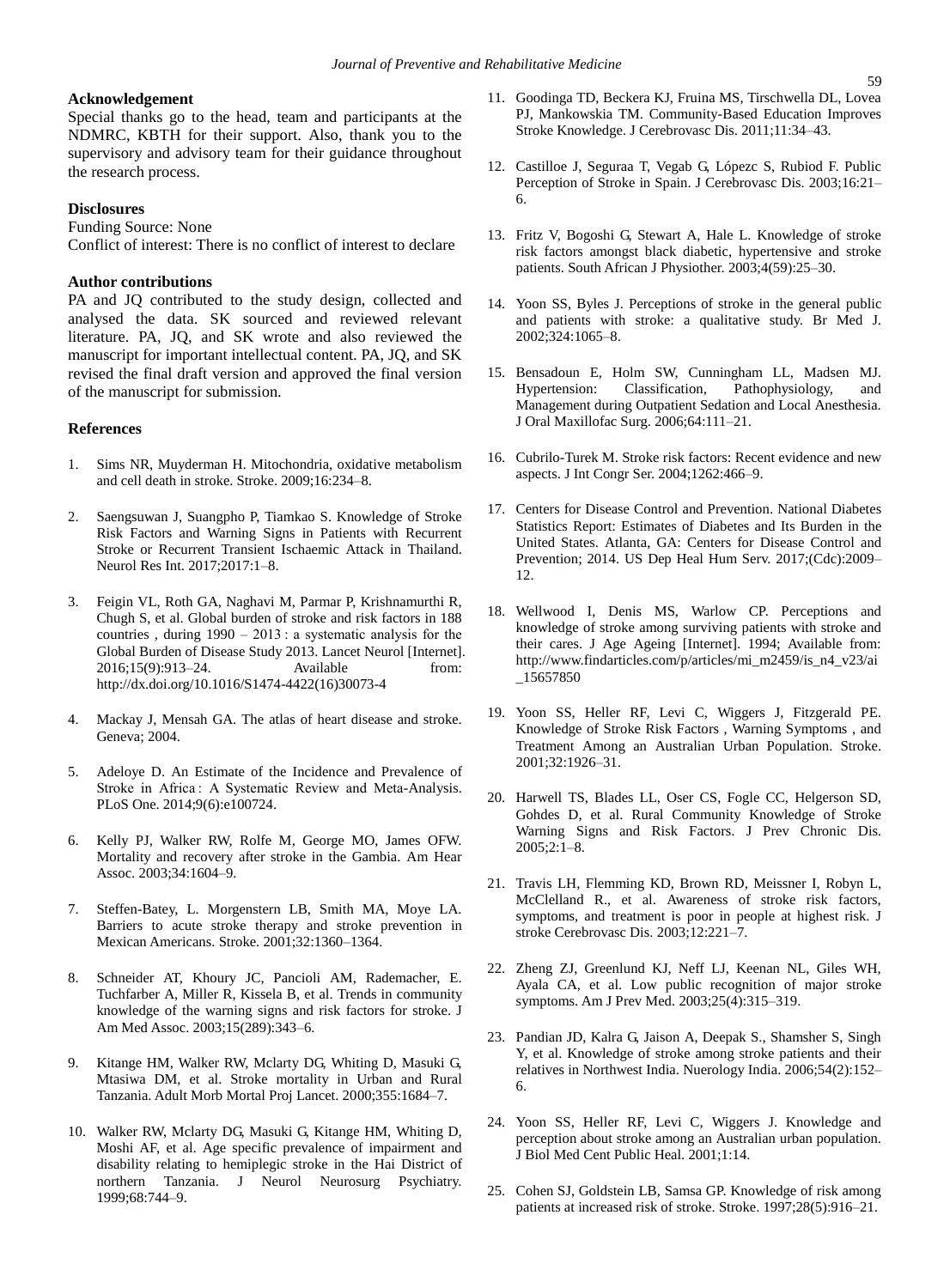- 26. Ramírez-Moreno JM, Alonso-González R, Peral Pacheco D, Millán-Nunez ˜ MV, Roa-Montero A, Constantino-Silva AB, et al. Effect of socioeconomic level on knowledge of stroke in the general population: A social inequality gradient. Neurología. 2016; 31: 24—32
- 27. Ehidiamen OF, et al. Awareness of Stroke Risk Factors and Warning Symptoms amongst Hypertensive Patients in Benin City. Annals Medical and Health Sciences and Research. 2018; 8: 40-44
- 28. Kothari R, Pancioli AM, Broderick J, Brott T, Tuchfarber A, Miller R, et al. Public perception of stroke warning signs and knowledge of potential risk factors. J Am Med Assoc. 1998;279:1288–1292.
- 29. Dokova KG, Stoeva KJ, Kirov PI, Feschieva NG, Petrova S., Powles JW. Public understanding of the causes of high stroke risk in northeast Bulgaria. Eur J Public Health. 2005;15:313–6.
- 30. Nighoghossian DL, Adeleine P, Honnorat J, Trouillas P. Factors influencing early Admission in a French Stroke Unit. Stroke. 2002;33:153–159.
- 31. Nicol MB, Thrift AG. Knowledge of risk factors and warning signs of stroke. Vascular Health and Risk Management 2005:1(2) 137–147
- 32. Saengsuwan J, Suangpho P, and Tiamkao S, "Knowledge of Stroke Risk Factors and Warning Signs in Patients with Recurrent Stroke or Recurrent Transient Ischaemic Attack in Thailand," Neurology Research International, vol. 2017, Article ID 8215726, 7 pages.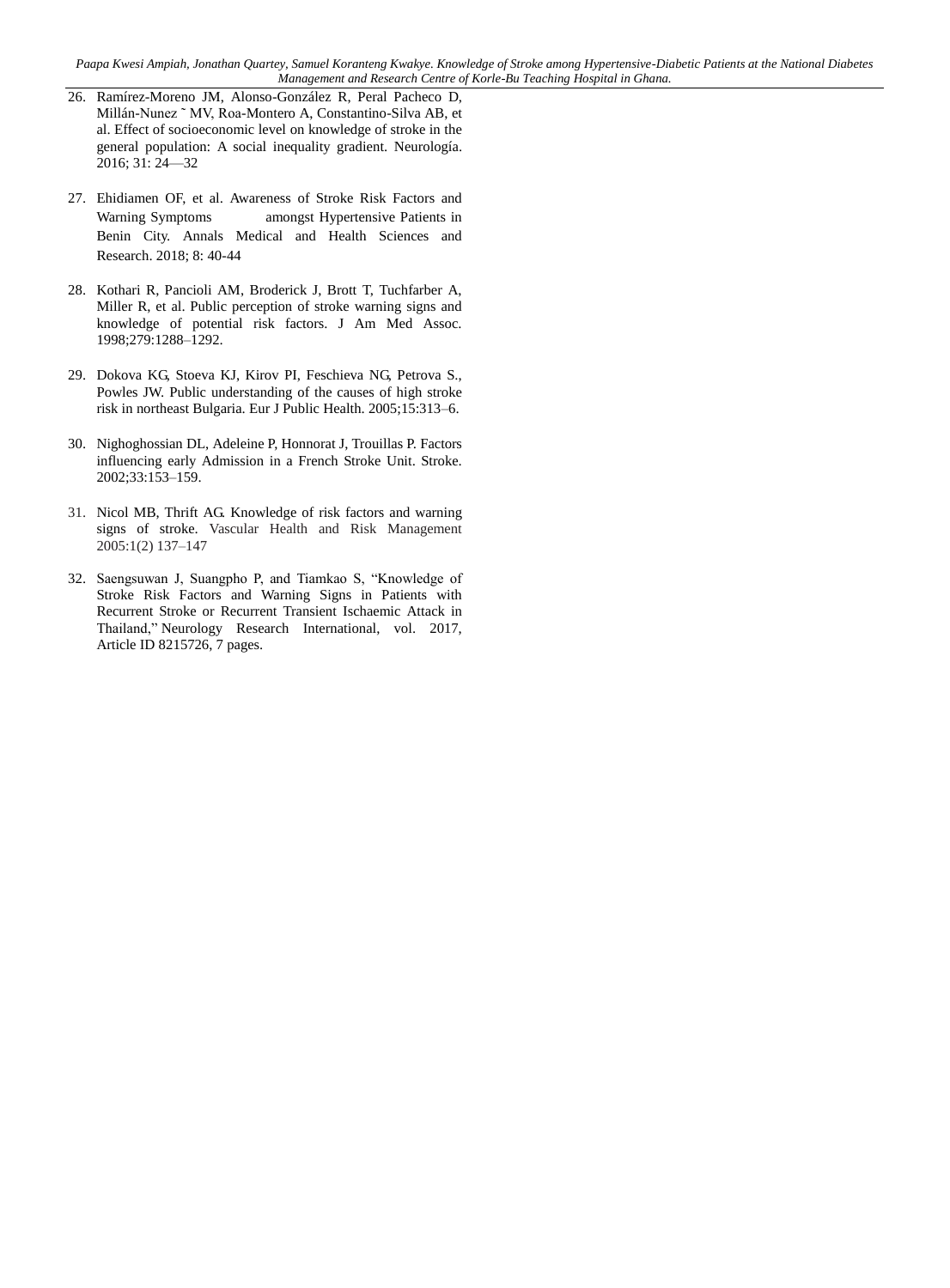|                  | <b>APPENDIX I</b><br>QUESTIONNAIRE TO DETERMINE THE KNOWLEDGE             | OF                           | <b>Section 3</b>  |
|------------------|---------------------------------------------------------------------------|------------------------------|-------------------|
|                  | STROKE AMONG HYPERTENSIVE-DIABETIC PATIENTS                               | IN                           | Participa         |
|                  | <b>KORLE-BU TEACHING HOSPITAL</b>                                         |                              |                   |
| <b>SECTION 1</b> |                                                                           |                              | <b>Please tic</b> |
|                  | <b>Demographics</b>                                                       |                              | Are any o         |
|                  | Please indicate (age) and tick as appropriate                             |                              | Smoking           |
| 1.               |                                                                           |                              | <b>Stress</b>     |
| 2.               | Sex: (a) Male $[ ]$ (b) Female $[ ]$                                      |                              |                   |
| 3.               | Marital status: (a) single [ ] (b) married [ ] (c) divorced [ ] (d)       |                              | Diabetes          |
|                  | widow or widower []                                                       |                              | Diet              |
| 4.               | Education level: (a) primary $[ ] (b)$ secondary $[ ] (c)$ tertiary $[ ]$ |                              | High bloc         |
|                  | (d) never attended school $\lceil$ 1                                      |                              | Viral infe        |
| 5.               | Employment status: (a) employed [ ] (b) unemployed [ ]                    |                              |                   |
|                  |                                                                           |                              | Age               |
|                  | <b>Section 2</b><br>Participants' general knowledge on stroke             |                              | <b>Inactivity</b> |
| 1.               | Please tick as appropriate<br>Stroke is a:                                |                              | Excessive         |
| a.               | A disease of the brain:                                                   | Yes [ ] No                   | Low bloo          |
| $\perp$          | Don't know $\lceil \; \rceil$                                             |                              |                   |
| b.               | A disease resulting in weakness of a part of the body: Yes [] No          |                              | Activity/         |
|                  | $[$ ] Don 't know $[$ ]                                                   |                              | High chol         |
| c.               | A spiritual attack:                                                       | Yes $\lceil \cdot \rceil$ No | Family hi         |
| $\perp$          | Don't know $\lceil \; \rceil$                                             |                              | Race              |
| d.               | A disease resulting from high blood pressure                              | Yes $\lceil \cdot \rceil$ No |                   |
|                  | [ ] Don't know [ ]                                                        |                              | Gender            |
|                  |                                                                           |                              |                   |
| 2.               | Which of these structures does stroke manifest in?                        |                              | <b>Section 4</b>  |
| a.               | Arm, leg and mouth [ ]                                                    |                              | Participal        |
| b.               | Arm and mouth<br>$\Box$                                                   |                              | <b>Please</b> tic |
| $\mathbf{c}.$    | Nerves<br>$\begin{bmatrix} \end{bmatrix}$                                 |                              |                   |
| d.               | Don't know<br>$\left[ \begin{array}{c} \end{array} \right]$               |                              | Which of          |
| 3.               | Does stroke occur in the heart?                                           | Yes [ ] No                   | Blurred an        |
| $\Box$           | Don't know $\lceil \; \rceil$                                             |                              |                   |
| 4.               | Is stroke the same as heart attack?                                       | Yes [ ] No                   | Loss of vis       |
| $\perp$          | Don't know []                                                             |                              | Headache          |
| 5.               | Is stroke preventable?                                                    | Yes $[ ]$ No                 | <b>Dizziness</b>  |
| Ιl               | Don't know $\lceil \; \rceil$                                             |                              | Numbness          |
| 6.               | Is stroke treatable?                                                      | Yes [ ] No [ ]               |                   |
|                  |                                                                           |                              |                   |

Don't know [ ]

| Participants' knowledge on risk factors of stroke                   |  |
|---------------------------------------------------------------------|--|
| Please tick as appropriate                                          |  |
| Are any of the following a risk factor of stroke?                   |  |
| Smoking                                                             |  |
| <b>Stress</b>                                                       |  |
| Diabetes                                                            |  |
| Diet                                                                |  |
| High blood pressure                                                 |  |
| Viral infection                                                     |  |
| Age                                                                 |  |
| Inactivity/lack of exercise                                         |  |
| Excessive alcohol intake                                            |  |
| Low blood pressure                                                  |  |
| Activity /regular exercise                                          |  |
| High cholesterol                                                    |  |
| Family history of stroke                                            |  |
| Race                                                                |  |
| Gender                                                              |  |
|                                                                     |  |
| <b>Section 4</b>                                                    |  |
| Participants' knowledge of warning signs of stroke                  |  |
| Please tick as appropriate                                          |  |
| Which of the following would you consider a warning sign of stroke? |  |
| Blurred and double vision                                           |  |
| Loss of vision in one eye                                           |  |
| Headache                                                            |  |
| <b>Dizziness</b>                                                    |  |
| Numbness and tingling sensation of a part of the body               |  |
|                                                                     |  |